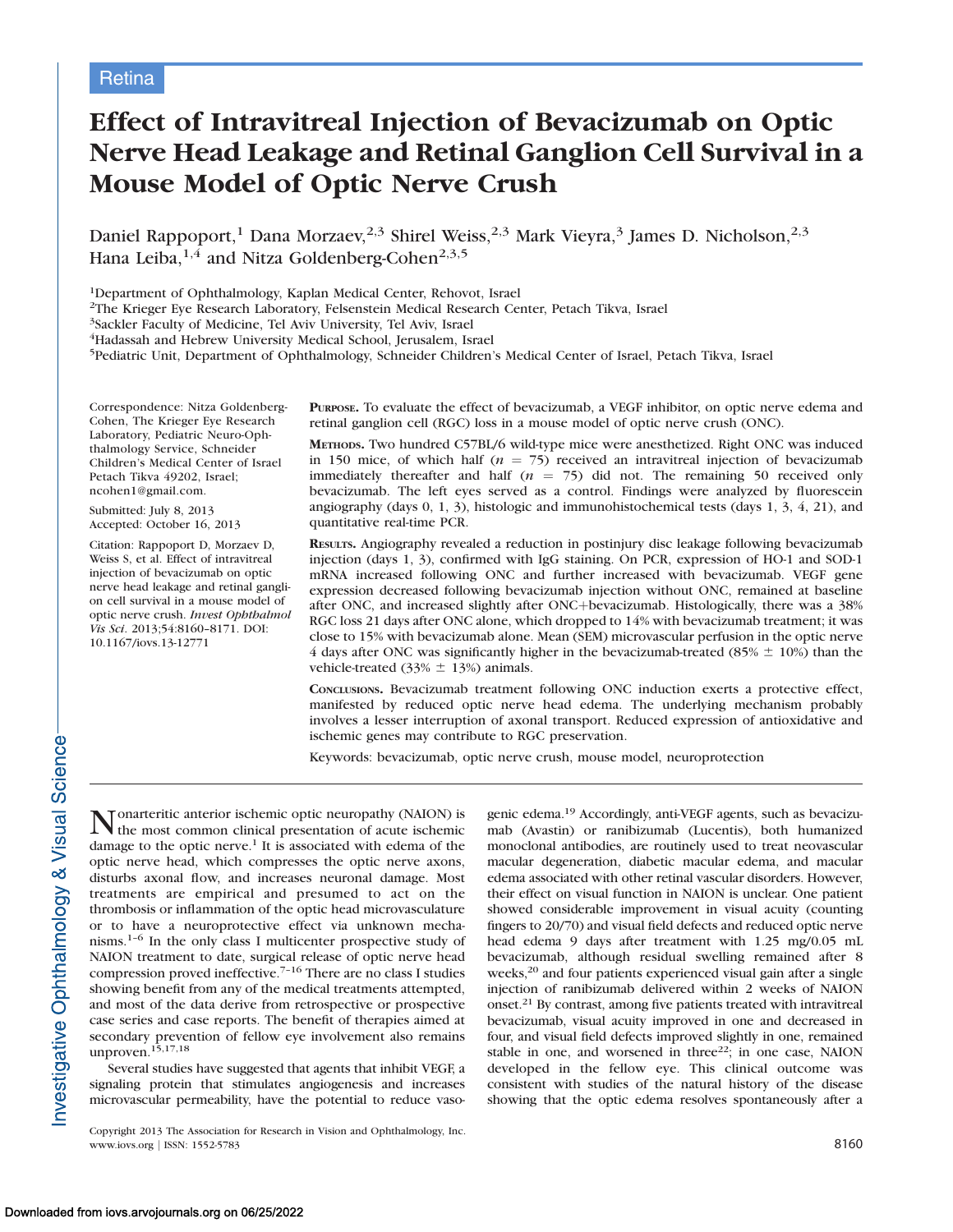median (25th–75th percentile) of 7.9 weeks (range, 5.8–  $11.4$ )<sup>23,24</sup> (longer in diabetic patients). It is also noteworthy that intravitreal injection of bevacizumab for the treatment of choroidal neovascularization<sup>25,26</sup> or diabetic macular edema<sup>27</sup> has itself been associated with acute onset of NAION.

The recent introduction of animal models of NAION has greatly improved the ability of researchers to study the effect of potential therapeutic agents.28–33 The aim of the present study was to measure the effect of intravitreal injection of bevacizumab on optic nerve edema and retinal ganglion cell (RGC) survival in a mouse model of optic nerve crush (ONC).

## **METHODS**

#### Animal Model

Two hundred C57BL/6 male wild-type mice aged 6 to 8 weeks were obtained from Harlan Laboratories (Jerusalem, Israel). The mice were maintained and handled in accordance with the ARVO Statement for the Use of Animals in Ophthalmic and Vision Research and the National Institutes of Health guidelines. All animal protocols used in the study were approved by the local Animal Research Committee.

The mice were placed under general anesthesia by intramuscular injection of combined ketamine/xylazine (80 mg/kg and 8 mg/kg, respectively) supplemented by topical ophthalmic anesthesia (proparacaine hydrochloride 0.5%). In 150 of the 200 mice, the right optic nerve was crushed by applying forceps at 2.5 to 3.0 mm posterior to the globe for 7 seconds; this procedure was repeated three times. The procedure is not under direct visualization, but macroscopically the distance was confirmed after enucleation and optic nerve removal.<sup>4</sup>

In half these mice  $(n=75)$ , ONC was followed immediately by a single intravitreal injection of bevacizumab  $(75 \mu g/3 \mu L)$ ; into the right eye) using a Hamilton syringe with a 30-gauge tip (Hamilton, Reno, NV). The other half ( $n = 75$ ) received a saline injection or remained untreated. The remaining 50 mice were injected intravitreally with bevacizumab without undergoing ONC. The left eye of each animal served as a control. Mice were euthanized by carbon dioxide asphyxiation at 1, 3, and 21 days after injury.

The intravitreal injections of bevacizumab were performed in a standardized manner under direct ophthalmoscopic control with an operating microscope (Zeiss Opmi 6S Microscope; Carl Zeiss Microscopy GmbH, Oberkochen, Germany). After penetration of the sclera immediately behind the limbus in a slightly oblique direction, the beveled needle tip of a microsyringe (30 gauge; Hamilton) was placed intravitreally in the retrolental space of the eye. Earlier studies using intravitreal mouse eye injections showed that during placement of the needle, some vitreous outflow occurs due to the beveled configuration, greatly reducing the risk of subsequent drug reflux. $3\overline{4}$ -36 In our hands, 3 lL can be reliably injected without reflux or apparent postoperative inflammation.37 Therefore, we injected one eye with up to 3 µL bevacizumab and either injected the contralateral eye with up to 3 µL physiological 0.9% sterile NaCl solution (sham injection) or left it untreated. A search of the literature revealed that the standard vitreous volume of the mouse eye ranges from 7 to 20  $\mu$ L.<sup>34–36</sup> Thus, because of the preinjection vitreous outflow, the injected volume replaced, but did not add to, the fluid in the eye. When there was any doubt as to the quality or quantity or volume of a particular intravitreal bevacizumab injection, the mouse was excluded from the analysis.

## Fluorescein Angiography

To test for vascular leakage in the optic nerve head, fluorescein angiography (FA) was performed immediately after ONC induction and 1 and 3 days later (5 mice in each group at each time point; total 15 mice). The mice were injected intraperitoneally with 0.04 mL 25% sodium fluorescein (AK-Fluor 25% AMP; Akorn, Decatur, IL), and photos were taken with a digital fundus camera (TRC  $\times$ 50; Topcon, Farmingdale, NY) using a plastic contact lens specialized for mice. To confirm the findings, India ink (Higgins #4418; Sanford Corp., Bellwood, IL) was injected transcardially to 10 of the mice, which were then euthanized by intraperitoneal injection of pentobarbital-based euthanasia solution. The globes were enucleated and prepared for retinal flat-mount study under a light microscope (Fluoview X; Olympus, Tokyo, Japan).

#### Histological Studies

Hematoxylin and Eosin. Hematoxylin and eosin (H&E) staining was done on day 21 after the intervention. Fifteen mice (five from each ONC group) were terminally anesthetized by  $CO<sub>2</sub>$  inhalation. The eyes were enucleated, fixed in  $4\%$ formaldehyde, placed overnight in 30% sucrose dissolved in PBS (1 $\times$ ; Biological Industries, Beit HaEmek, Israel) at  $4^{\circ}$ C, and embedded in optimum cutting temperature compound (Sakura Tissue-Tek, Tokyo, Japan). Cryosections of the globes and optic nerve  $(6 \mu m)$  were mounted on slides and stained with H&E for light microscopy assessment (Fluoview X; Olympus), three consecutive sections on each slide. RGCs were counted in a  $\times$ 40 magnification field of three consecutive sections of every 7 to 10 slides of each eye, and the mean number was calculated. The counts for the outer and inner nuclear layers were recorded for the same areas to exclude central artery occlusion or total destruction of the retinal layers.

2,3,5-Triphenyltetrazolium Chloride. To evaluate optic nerve infarct size, we used a slightly modified version of a reported technique.<sup>38</sup> The 2,3,5-triphenyltetrazolium chloride (TTC) staining was performed on day 21. Fifteen mice (five in each group) were injected intravitreally with  $3 \mu$ L TTC and then terminally anesthetized. The eyes and optic nerve were removed and embedded in TTC for 10 minutes at 37°C. TTC is chemically reduced by most dehydrogenase enzymes, precipitating into a bright red water-insoluble compound. Ischemic tissue lacking these enzymes remains a whitish (unstained) color with a clear border with the normal red tissue. Cryosections of the stained optic nerves were obtained and photographed at  $\times 10$  magnification (Fluoview X; Olympus).

Luxol Fast Blue. Luxol Fast Blue (LFB) staining of the optic nerves was done on days 1 and 3 after the intervention. Five sections of each nerve were prepared and stained with LFB (for myelin) or LFB combined with neutral red (for cell nuclei) (Edward Gurr, Ltd., London, UK). In brief, longitudinal optic nerve cryosections were washed in water (2 minutes) followed by 100% ethanol (2 minutes), incubated in 0.1% LFB (wt/vol), dissolved in 95% ethanol, and acidified with 0.5 mL glacial acetic acid for  $4$  hours at  $65^{\circ}$ C in a sealed container. They were then washed in 100% ethanol (2 minutes), differentiated in 0.05% lithium carbonate solution in water (2–3 minutes), cleared using 100% ethanol followed by xylene, and mounted in a nonaqueous medium. Slides were imaged using a  $\times 10$ objective (Fluoview X; Olympus) and then composited (ICE; Microsoft, Redmond, CA) before cropping. LFB stains myelinated axons a bright blue color; pale staining indicates myelin damage or loss.39,40 The degree of myelin damage was evaluated semiquantitatively and classified as follows: 0, normal LFB intensity; 1, decreased LFB intensity compared with controls (mild damage); 2, decreased LFB intensity and vacuole formation (moderate damage).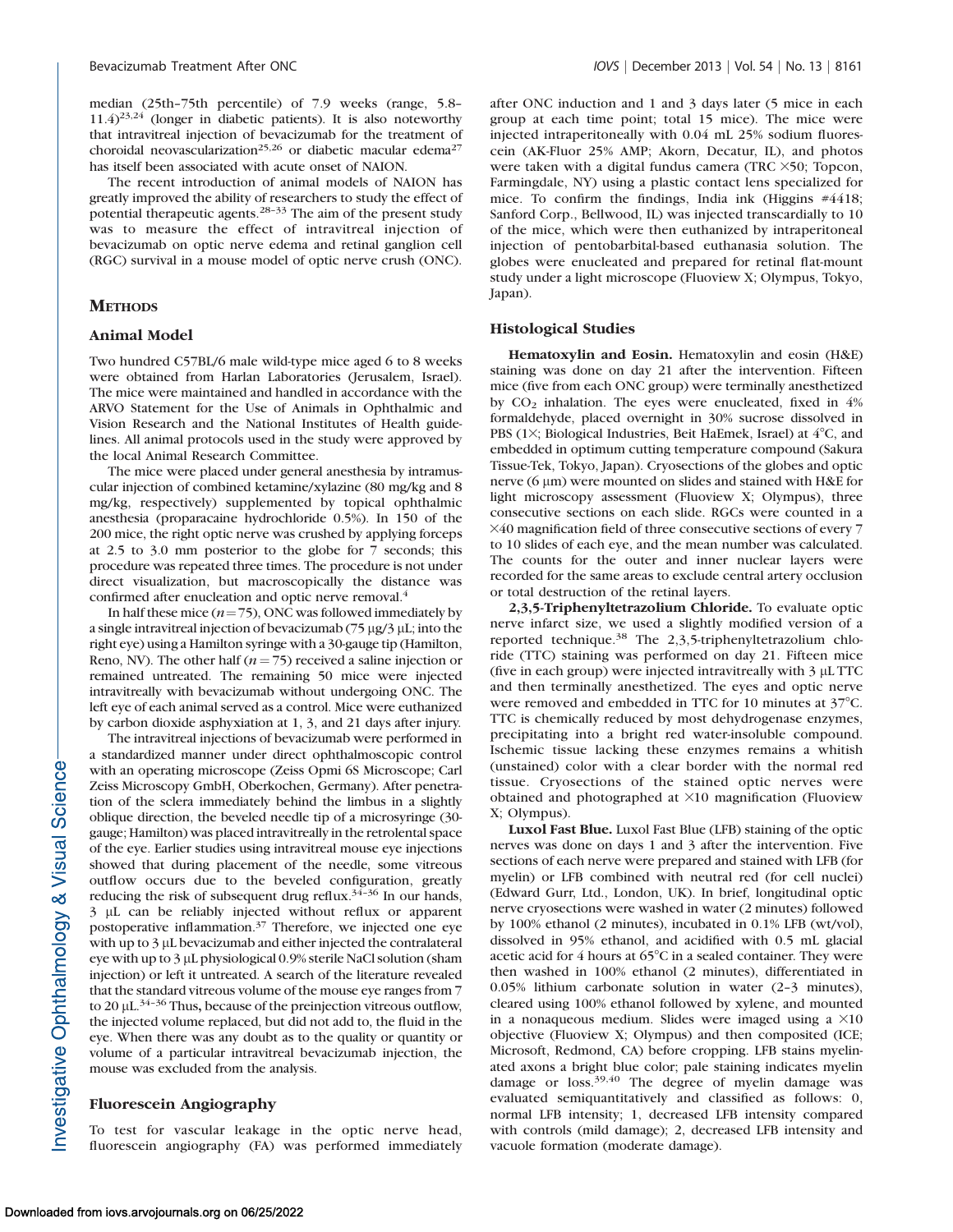|  | <b>TABLE 1.</b> Primer Sequences Used for the RT-PCR Analysis |  |  |
|--|---------------------------------------------------------------|--|--|
|--|---------------------------------------------------------------|--|--|

| Gene        | Forward               | <b>Reverse</b>         |
|-------------|-----------------------|------------------------|
| $HO-1$      | CAGGTGTCCAGAGAAGGCTTT | TCTTCCAGGGCCGTGTAGAT   |
| $SOD-1$     | GCCCGGCGGATGAAGA      | CGTCCTTTCAGCAGTCACA    |
| <b>VEGF</b> | CACGACAGAAGGAGAGCAGAA | CGCTGGTAGACGTCCATGA    |
| ACTB        | TAGGCACCAGGGTGTGATGGT | CATGTCGTCCCAGTTGGTAACA |

## Apoptosis Assays

Three cryosections of retina and optic nerves, 6  $\mu$ m each from each eye, were used for TdT-mediated dUTP nick end-labeling assay (TUNEL) (Roche Diagnostics, Mannheim, Germany). TUNEL staining was performed with the fluorescein-tagged apoptosis detection system. Results were analyzed with a fluorescence microscope (Fluoview X; Olympus) at 580 nm wavelength.

# Perfusion With Fluorescent Gelatin and Tissue Processing for Optic Nerve Imaging

Fifty mice (20 on day 1 and 30 on day 3, from the ONC-only and ONC+bevacizumab groups) were perfused with fluorescent gelatin using a technique applied in rats,  $41$  with appropriately reduced volumes and omission of adenosine (apparently unnecessary for optic nerve infusion) from the perfusion solutions. Rhodamine-conjugated bovine serum albumin (BSA) (fraction V; Sigma, St. Louis, MO) was produced using the same technique as for fluorescein-conjugated BSA. $41$ Briefly, animals were terminally anesthetized by pentobarbital overdose, and transcardially perfused with a series of solutions: 20 mL heparinized 0.9% saline, 10 mL 2% type A gelatin in saline with rhodamine-conjugated BSA (approximately 0.01 mg/mL), and 2 mL 4% type A gelatin in saline with rhodamineconjugated BSA. At the end of the perfusion, the ascending aorta was clamped with a hemostat while under pressure, and the animal was immersed in an ice-water bath to congeal the gelatin. The eyes were carefully enucleated to avoid disturbing the gelatin and fixed in cold 4% PBS-buffered paraformaldehyde overnight at  $4^{\circ}$ C. The gelatin-perfused and embedded optic nerves were cryosectioned in slices of 40 µm thickness and imaged with a Zeiss LSM510 (Carl Zeiss Microscopy GmbH) at a  $\times$ 40 objective. A vascular filament model of the optic nerve capillaries was constructed using Imaris 7.1 software (Bitplane Corp. AG, Zurich, Switzerland), as previously described.<sup>37</sup> For quantification, optic nerve sections measuring less than 1 mm were selected from behind the globe of both eyes of each animal. Sections from the left optic nerve were used as a control to ensure that the gelatin perfusion was successful and

TABLE 2. RGC Loss in the Study Groups

as a reference for the normal vascular density of the animal. The relative fractional vessel volume of the damaged right optic nerve was calculated for each animal according to the following formula: (capillary volume with ONC/volume of tissue imaged with ONC)/(capillary volume without ONC/ volume of tissue imaged without ONC).

#### Immunohistochemistry

Retinal sections were placed on slides and washed with PBS prior to blocking with 2% BSA 0.5% Triton X-100 for 15 minutes. The sections were then incubated with the primary anti-VEGF antibody (1:100; Chemicon International Biotest, Temecula, CA) at  $4^{\circ}$ C overnight. The slides were again washed with PBS and incubated with the secondary antibodies, goat anti-mouse Alexa fluor 594 (diluted 1:200; Molecular Probes Invitrogen, Carlsbad, CA), at room temperature for 1 hour. The retinal sections were counterstained with 4',6-diamidino-2phenylindole (DAPI) (Molecular Probes Invitrogen) to reveal cell nuclei. Images were obtained using a conventional fluorescence microscope (Fluoview X; Olympus).

## Bevacizumab Detection in Mouse Tissue

To detect bevacizumab in mouse tissue, sections were washed in PBST (PBS with 0.2% Triton X-100; Sigma) for 1 hour, incubated in 1:2000 Cy5-conjugated donkey anti-human IgG (H+L) antibody (minimally cross-reactive, Cat #709-175-149; Jackson Immunoresearch, West Grove, PA) in PBST for 2 hours, washed again in PBST for 1 hour, then mounted using Vectashield with DAPI (Vector Labs, Burlingame, CA), all performed at room temperature. Cy5 labeling was selected to avoid the intense autofluorescence of pigmented mouse retina and optic nerve. Positive and negative control sections were taken from an uninjured companion eye of a randomly selected vehicle-treated animal that had never been injected with bevacizumab. The positive control was created by soaking the optic nerve section in commercially available bevacizumab at room temperature for 30 minutes, followed by fixing without washing in 4% paraformaldehyde at room temperature for 1 hour. The negative control was derived

|                                | ONC Only, $n = 5$ |          | Bevacizumab Only, $n = 5$ |          | ONC+Bevacizumab, $n = 5$ |          |
|--------------------------------|-------------------|----------|---------------------------|----------|--------------------------|----------|
|                                | <b>Right Eve</b>  | Left Eve | <b>Right Eye</b>          | Left Eve | <b>Right Eye</b>         | Left Eve |
| Average no. cells in RGC layer | 21.6              | 35.1     | $27.6*$                   | 32.7     | $26.9*$                  | 30.9     |
| SD <sub>1</sub>                | 2.7               | 4.4      | 2.1                       | 3.0      | 1.3                      | 1.2      |
| Difference %                   | 38.3              |          | 15.6                      |          | 13.0                     |          |

Cryosections of the globes (6  $\mu$ m) were mounted on slides and stained with H&E for light microscopy assessment (Fluoview X), three consecutive sections on each slide. RGCs were counted in a ×40 magnification field of three consecutive sections of every 7 to 10 slides of each eye, and the mean number was calculated. The counts for the outer nuclear layer and the inner nuclear layer were recorded for the same areas to exclude central artery occlusion or total destruction of the retinal layers. Calculation of % difference  $=($  [average LE $-$ average RE]/average LE $)\times$  100. We corrected the miscalculation in the table.

\* Right eyes of bevacizumab-only and ONCþbevacizumab groups had significant preservation of cells in the RGC layer compared with the ONConly group ( $P = 0.014$  and  $P = 0.02$ , respectively). There was no significant difference between eyes injected with bevacizumab only and the left control eyes of the same animals.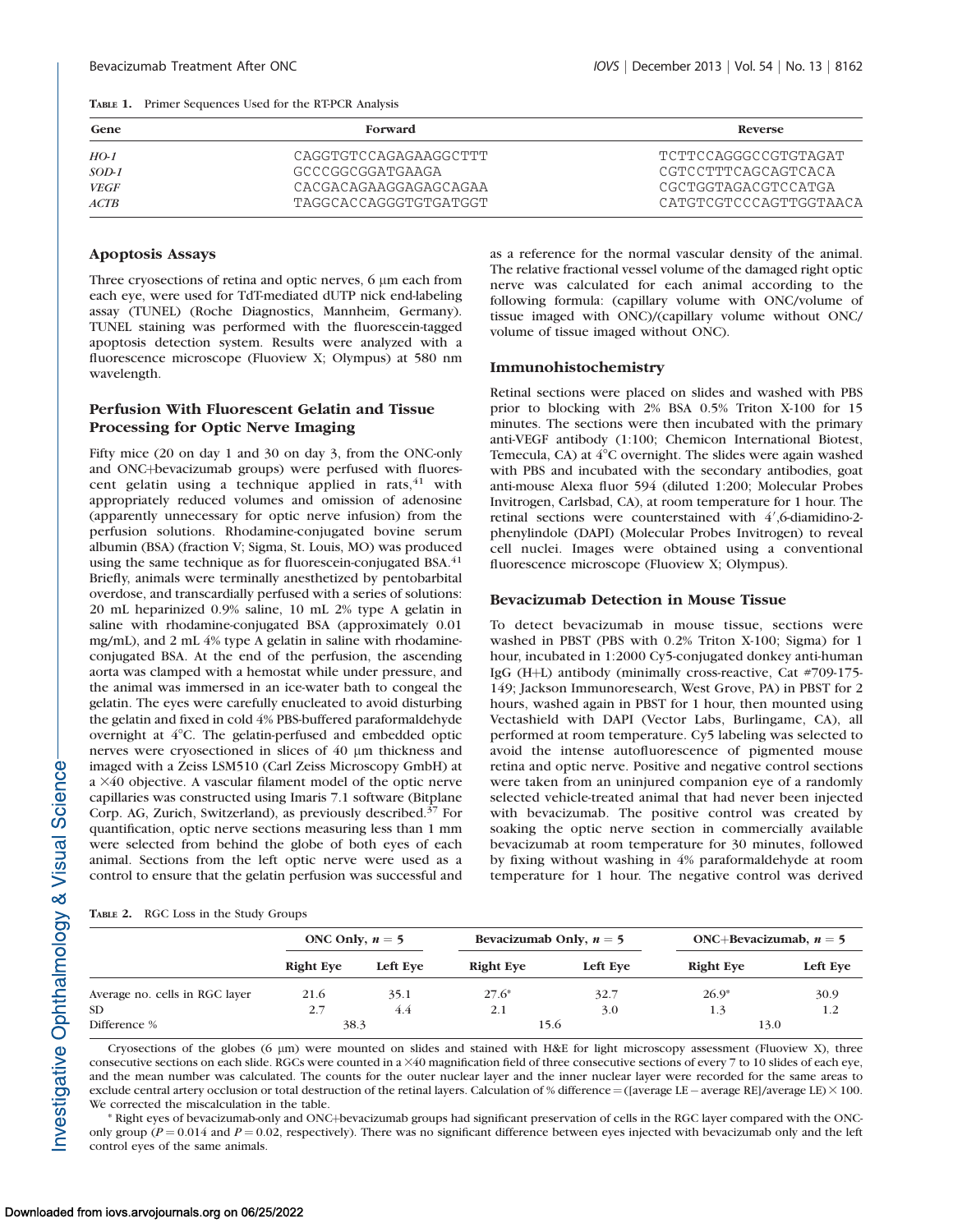

FIGURE 1. Optic nerve infarction and demyelination 21 days after ONC induction. H&E: Sample from a mouse after ONC only showing vacuolization and disruption of the optic nerve structure (A) relative to normal nerve in the left (control) eye (B). LFB: Sample from a mouse after ONC only showing moderate loss of myelin (C) and a mouse after ONC+bevacizumab showing mild loss of myelin (D), relative to normal nerve in left (control) eye (E). TTC: Sample from a mouse after ONC only showing severe damage along the nerve (C1) and a mouse after ONC+bevacizumab similar damage (D1), relative to control (F).

from the same area of the optic nerve and was incubated in PBS before fixation. The positive and negative controls were subsequently immunostained for human antibody as described above.

# Imaging and Image Processing

Imaging was performed on a Zeiss LSM510 confocal microscope (Carl Zeiss Microscopy GmbH) using the standard  $\times 40$ objective. Excitation wavelengths were 405 nm for DAPI, 594 nm for rhodamine, and 633 nm for Cy5. For Cy5, illumination and other instrument settings were identical for all sections and retinas imaged. For DAPI and rhodamine, laser illumination

was optimized for each section for viewing the cell nuclei and vasculature, which are not compared for staining intensity. Positive and negative control sections were imaged at a lower illumination with the pinhole set to 1 Airy unit, as calculated by the LSM software (Carl Zeiss Microscopy GmbH). Scale bars and color saturation adjustments for non-Cy5 color channels were added using Imaris software (Bitplane Corp. AG). Cropping and color separations were performed using Irfanview software (www.irfanview.com), and 34 linear palette stretching was performed on the Cy5 channel for ON sections showing the presence of bevacizumab. Palette stretching was not necessary for color separation in the positive and negative controls because of the very large signal.



FIGURE 2. Vasculature of the optic nerve head. Samples from two mice after ONC showing loss of optic head vasculature  $(A, D)$  and two mice after ONC+bevacizumab showing preservation of the patent optic head vasculature (C, F), relative to normal optic nerve head in left (control) eye ([B, E], respectively).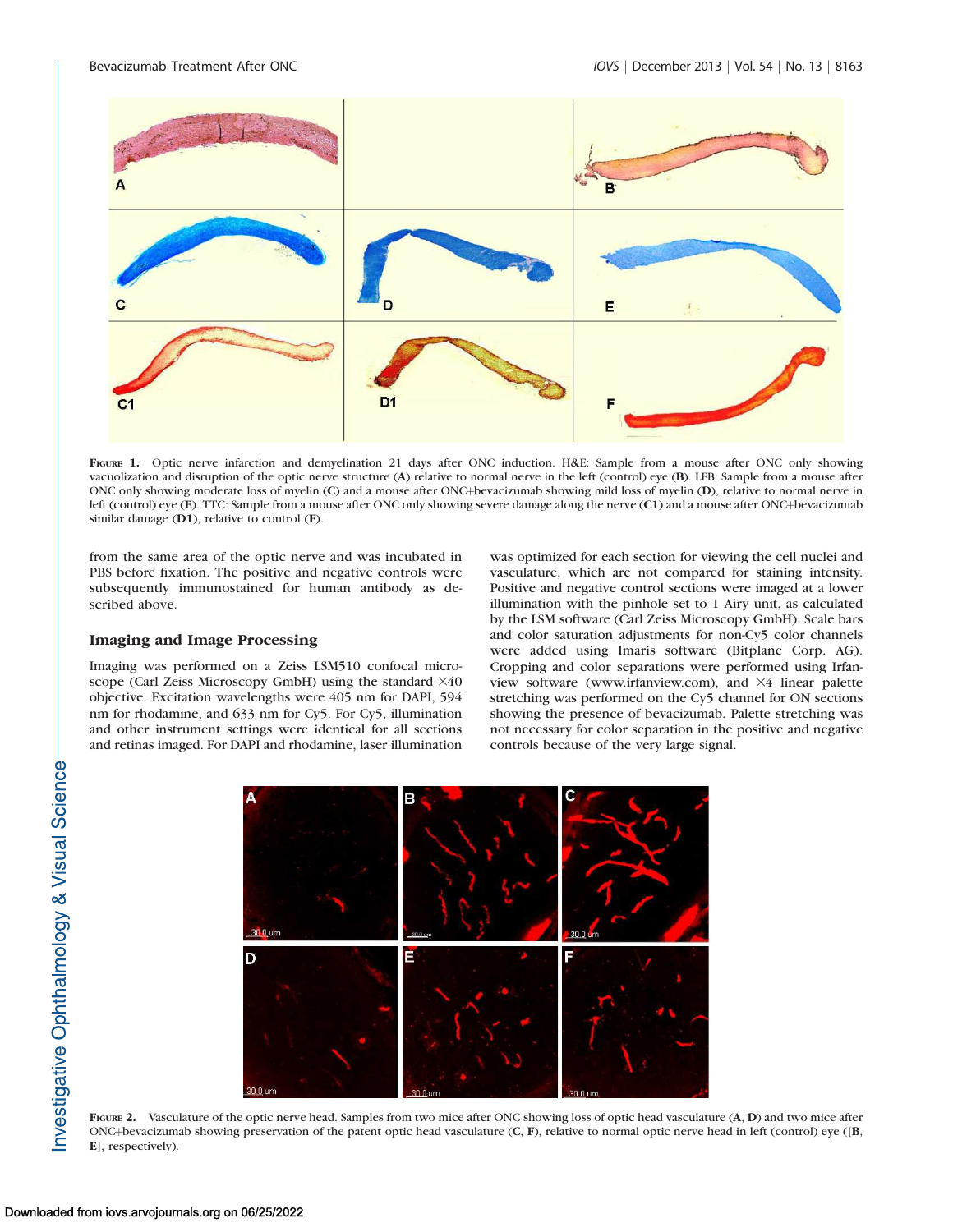

FIGURE 3. Optic nerve head leakage 1 day after ONC: FA study. Samples from two mice on day 1 after ONC showing significant leakage from the optic nerve head (blurred disc margin) on early FA (A, C) and late FA ([B, D], respectively). Of note, early and late FA are in respect to the time from the fluorescein injection.

# Molecular Analysis

Molecular analysis was performed on days 1 and 3. Sixty mice were euthanized (five at each time point from each group, repeated twice), and retinas were dissected and snap-frozen in liquid nitrogen. Total RNA was isolated using TRIzol reagent (Invitrogen Life Technologies, Carlsbad, CA) according to the manufacturer's protocol, and then reverse-transcribed into cDNA using random hexamers (Bioline, London, UK) and Moloney murine leukemia virus (M-MLV)-reverse transcriptase (Promega, Madison, WI). Two-stage real-time quantitative polymerase chain reaction (PCR; Sequence Detection System, Prism 7900; Applied Biosystems, Foster City, CA) was applied to evaluate the genes encoding VEGF, heme-oxygenase 1 (HO-1), superoxide dismutase 1 (SOD-1), and mouse beta-actin (ACTB; to normalize cDNA input levels) in each group (for primer list, see Table 1). Reactions were performed in a 20-µL volume containing  $4 \mu L$  cDNA,  $0.5 \mu M$  each of forward and reverse primers, and buffer included in the Master Mix (SYBR Green I; Applied Biosystems). Duplicate reactions were performed for each gene to minimize individual tube variability, and an average was taken for each time point. Threshold cycle efficiency corrections were calculated, and melting curves were obtained using cDNA for each individual gene assay. PCR cycling conditions consisted of an initial denaturation step of  $95^{\circ}$ C for 10 minutes followed by 40 cycles of 15second denaturation at 95°C and 1 minute of annealing and extension at  $60^{\circ}$ C. Standard curves were obtained using untreated mouse cDNA for each gene assay. The results were quantified using a comparative threshold cycle (Ct) method, also known as the  $2^{-\Delta\Delta Ct}$  method,<sup>42</sup> where:  $\Delta\Delta Ct = \Delta Ct$  $(sample) - \Delta Ct$  (reference gene). For each treatment, the levels of expression in the cauterized right eye were compared with the untreated eye.

#### Statistical Analysis

Differences between groups were analyzed by unpaired Student's *t*-test. Significance was set at  $P < 0.05$ .

# **RESULTS**

# Bevacizumab Protection of RGCs After Optic Nerve Injury

ONC caused a 38% RGC loss 21 days after injury. Acute treatment of ONC injury with intravitreal bevacizumab injection led to a significant reduction in RGC loss of  $13.0\%$  ( $P < 0.05$ ) Student's t-test) (Table 2). Bevacizumab injection to the vitreous without induction of ONC had no significant effect on RGC count, with a mean RGC loss of 15.6% (Table 2).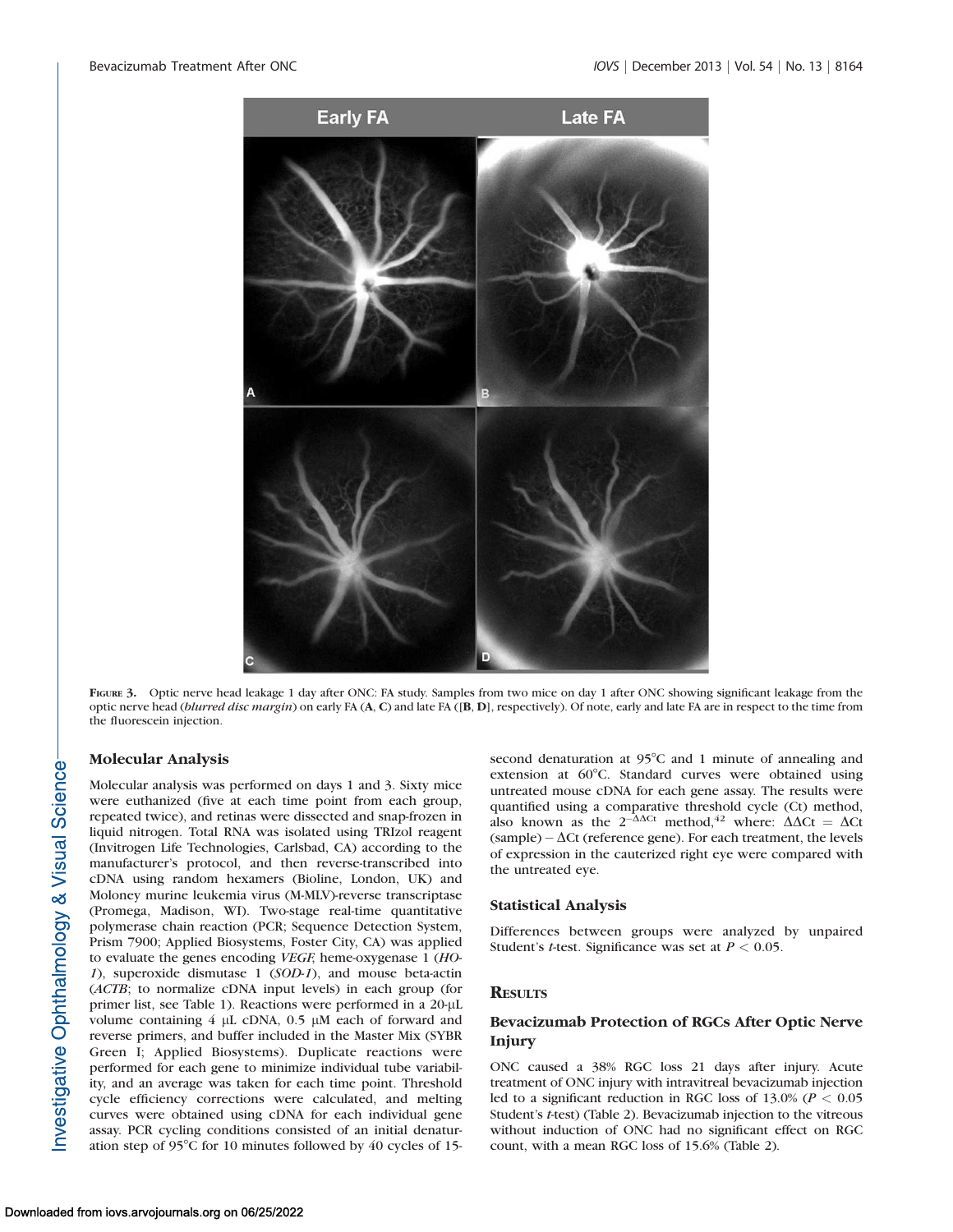

FIGURE 4. Optic nerve head leakage 3 days after ONC+bevacizumab: FA study. Samples from three mice on day 3 after ONC+bevacizumab showing minimal leakage from the optic nerve head on early FA (A, C, E) and late FA ([B, D, F], respectively) following fluorescein injection.

TUNEL staining of the retinas revealed an increased number of apoptotic cells in the RGC layer at 1 and 3 days after ONC compared with the control (left) eyes. On day 1, 43% of the cells in the retinal ganglion cell layer were positive for apoptotic staining in the ONC model, 42% in the bevacizumab-treated ONC, and 6% in the bevacizumab only. On day 3: percentages were 64%, 45%, and 8%, respectively. A small number of apoptotic cells was found in the outer and inner nuclear cell layers in all groups.

# Bevacizumab Reduction of Optic Nerve Lesion Area After ONC

At 21 days after ONC, optic nerves showed a large infarct starting in the anterior retrobulbar area and extending toward the chiasm (Fig. 1A, as compared to normal control nerve, Fig.

1B), viewed by TTC staining (Fig. 1C1, as compared to the control, Fig. 1F). Average infarct size (lack of mitochondrial staining) was similar in the ONC mice with or without bevacizumab injection (Figs. 1C, 1C1, 1D, 1D1).

Bevacizumab injection alone, without ONC, did not cause optic nerve infarction or damage. LFB staining revealed moderate myelin loss following ONC induction (Fig. 1C) compared with the normal control nerve (Fig. 1E), and only mild loss of myelin in nerves after ONC+bevacizumab (Fig. 1D). No myelin loss was detected in the bevacizumab-only group. TTC staining showed the presence of infarcts in nerves after ONC without bevacizumab injection (Fig. 1C1) and after ONC+bevacizumab (Fig. 1D1).

TUNEL staining of the optic nerve showed an increase in apoptotic cells in the anterior segment on day 1 after ONC (data not shown). There was less of an increase with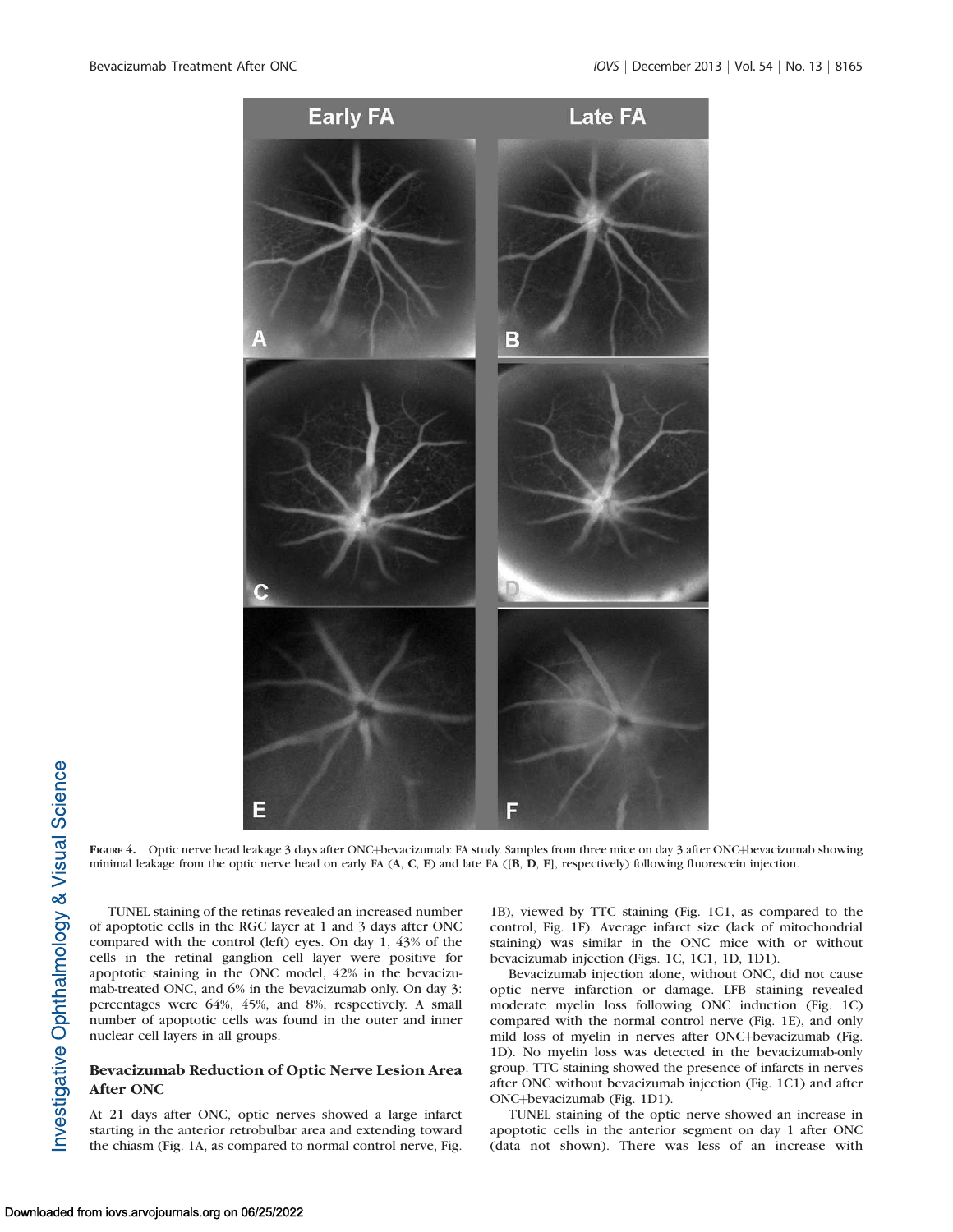

FIGURE 5. Optic nerve head leakage 3 days after ONC: FA study and flat mount retinas. Samples from a mouse on day 3 after ONC showing significant leakage from the optic nerve head (blurred disc margin) on early FA (A) and late FA (B) following fluorescein injection. Flat-mount retina study in the same mouse shows similar findings of leakage at  $\times$ 20 (C) and  $\times$ 10 (D) magnification. For comparison with ONC+bevacizumab, see Figure 4.

bevacizumab injection and no change after bevacizumab injection without ONC.

Quantitative microvascular analysis of the retrobulbar optic nerve (<1 mm from the globe) demonstrated a significant loss of perfusion 1 day after ONC relative to the contralateral eye and significant preservation of vascular perfusion with bevacizumab treatment (Fig. 2). Calculating the fractional microvascular filling of the injured nerve normalized to that of the uninjured (contralateral) nerve yielded a dimensionless quantity on which basis the loss of perfusion in the injured nerves could be estimated. The mean (SEM) ratio of injured to control optic nerve at 4 days after ONC induction was 85%  $\pm$ 10% for bevacizumab-treated animals ( $n = 7$ ) and 33%  $\pm$  13% for vehicle-treated animals ( $n = 6$ ). The difference was statistically significant ( $P = 0.011$ ).

# Bevacizumab Attenuation of Optic Nerve Head Leakage

On FA, no optic nerve head edema was apparent immediately after induction of ONC in either the bevacizumab-treated or untreated mice. One day after ONC (Fig. 3), leakage was detected in both groups, but less in the mice treated with bevacizumab. On day 3, maximal leakage was detected, although the level was still lower in the bevacizumab-treated mice (Figs. 4A–F) compared to ONC without treatment (Figs. 5A–D). As expected, there was no leakage in the left (control) eyes or in the mice treated with bevacizumab without ONC.

IgG staining revealed a reduction in optic nerve head leakage in mice after ONC+bevacizumab relative to mice after ONC only (data not shown).

Analysis of the flat-mounted fluorescein-injected retinas revealed significant leakage in the ONC-only group and reduced or no leakage in the ONC+bevacizumab (data not shown) and control groups, respectively. Similar to the immunohistochemistry results, perfusion occurred in both groups before euthanization. The findings using India ink supported the results of the flat-mount studies.

## Bevacizumab Presence After 4 Days

On immunohistochemistry study, bevacizumab, a humanized antibody, was detected in the retina and optic nerve 4 days after ONC. We examined three randomly selected injured optic nerves from bevacizumab-treated eyes and one optic nerve from a vehicle-treated eye 4 days after ONC. Bevacizumab was found on the optic nerve head (ONH) and appears to track with retinal vessels (Figs. 6A, 6A1). There was a slight drop in the amount of bevacizumab found in the lamina (Figs. 6B, 6B1), but staining was positive in the retrolaminar nerve (Figs. 6C, 6C1, 6D, 6D1). In the positive control, bevacizumab was distributed around the optic nerve fascicles and other extracellular spaces (Fig. 6, positive control). However, the bevacizumab-treated nerves showed a slightly elevated and evenly dispersed signal behind the globe that did not track with blood vessels (Figs. 6B–D), suggesting the presence of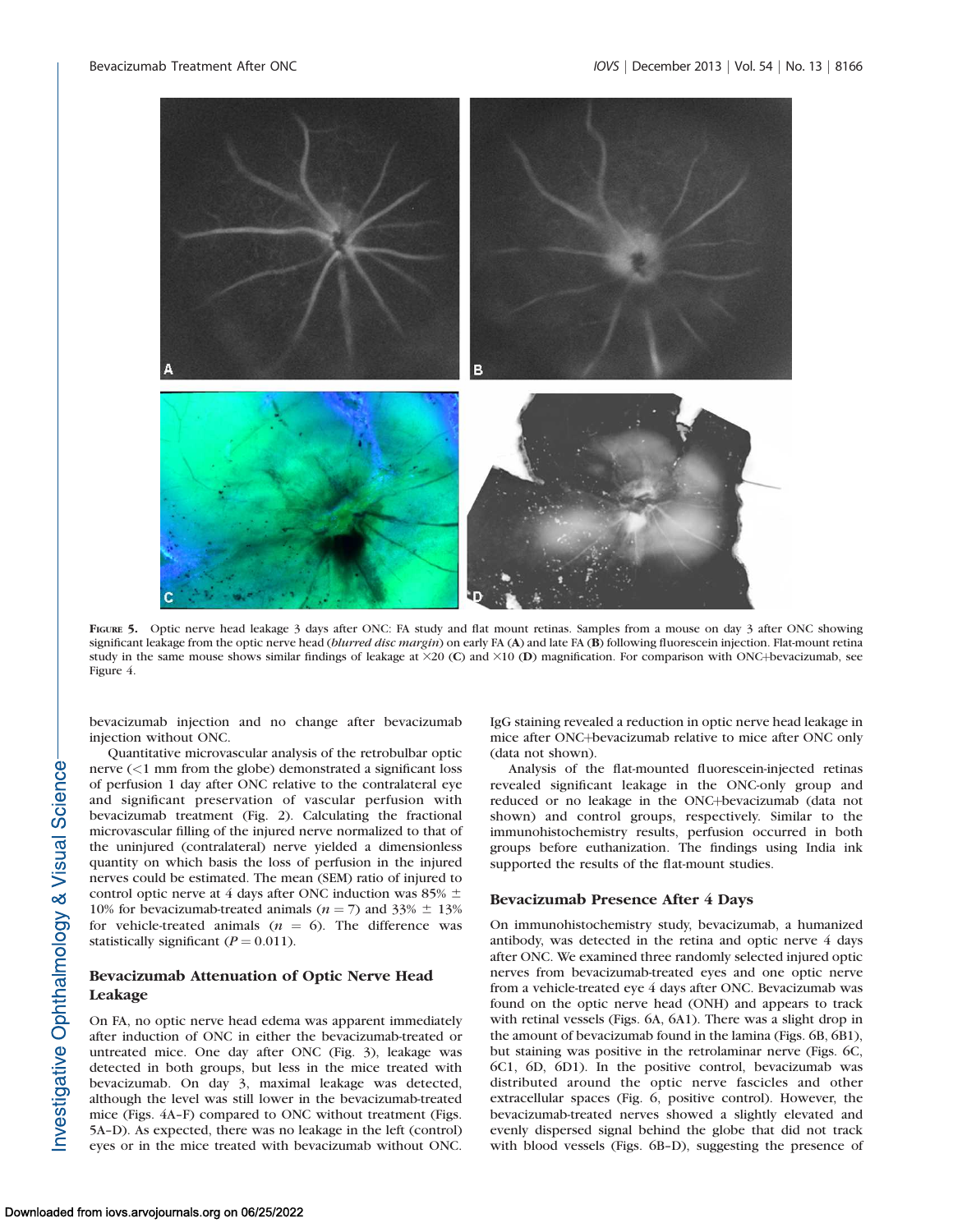

FIGURE 6. Bevacizumab is present in the optic nerve 4 days post-ONC. Each column of images (A–H) represents 50-lm optic nerve sections taken in order from the ONH (A, A1, E, E1) to the initial optic nerve segment (D, D1, H, H1). Color images show nuclear stain (DAPI/blue), vascular filling (rhodamine/red), and bevacizumab (Cy5/green), whereas grayscale images (A1-D1, E1-H1) show the bevacizumab Cy5 channel extracted from the corresponding color figure with palette stretching to show contrast. Grayscale images (A1–H1) were processed equivalently to allow comparison. Immunostaining for bevacizumab showed increased staining in bevacizumab-treated optic nerves (outlined by orange arrows) 4 days post-ONC (A1–D1), as compared with background autofluorescence in vehicle-treated (E1–H1). Bright dots and the band of photoreceptor cells (see [B, B1, C, C1, F, F1, G, G1]) represent autofluorescent artifacts present in the pigmented mouse independent of staining. Positive staining of the nerve behind the globe demonstrates the presence of bevacizumab in the optic nerve during the period of vascular protection shown in Figure 2. Bevacizumab appeared to colocalize with ONH vasculature (see orange arrows in [A1]) but appeared more diffuse farther back in the optic nerve. Bevacizumab-positive control (PC, PC1) and -negative control (NC, NC1) were performed to demonstrate the specificity of the antibody. The positive control (PC1) also shows a different distribution of applied bevacizumab than intravitreal administered bevacizumab (D1).

some sort of transport process for bevacizumab in the retrolaminar optic nerve. The retinas show strong bevacizumab staining in the innermost layers and also in the vascularized plexiform layers (Figs. 7B, 7B1) compared with background fluorescence of vehicle-treated control (Figs. 7A, 7A1). Bevacizumab could be seen colocalized with vessels in the choriocapillaris (Figs. 7C, 7C1), as well as in the optic nerve sections (Figs. 6A, 6A1).

## Effect of Bevacizumab on VEGF Gene Expression

On day 1, the expression of both HO-1 and SOD-1 genes was elevated in the right eyes of mice in all study groups relative to the left (control) eyes. It increased from day 1 to 3 only in the mice after ONC+bevacizumab. VEGF gene expression remained at baseline 1 day after ONC regardless of bevacizumab treatment. On day 3, VEGF gene expression increased in the ONC+bevacizumab group and was reduced or unchanged in the mice after ONC alone or bevacizumab injection alone (Table 3).

# **DISCUSSION**

This study shows that the intravitreal injection of bevacizumab following the induction of ONC in a mouse model reduces optic nerve head leakage and edema and preserves the RGCs. Although the size of the optic nerve infarct on histological study was similar in the bevacizumab-injected mice with and without ONC, the RGC preservation may have been a consequence of the reduction in optic nerve head edema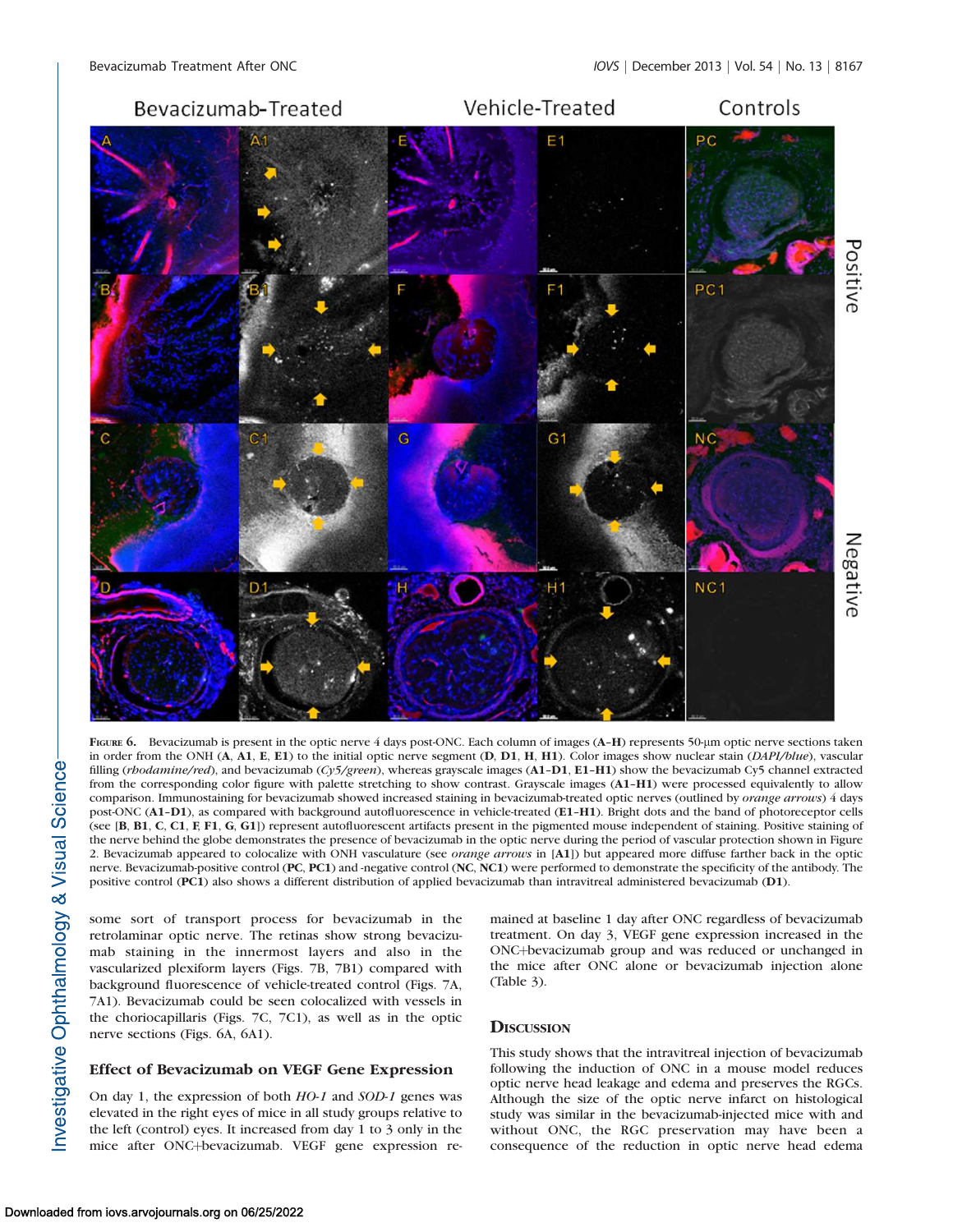

FIGURE 7. Bevacizumab is present in the retina 4 days post-ONC. Immunohistostaining shows positive staining in bevacizumab-treated retina 4 days post-ONC (B, B1) with staining in the RGC and nerve fiber layer (*orange arrows*, [B, B1]) and inner and outer plexiform layers (*green arrows*, [B, B1]) with background autofluorescence in untreated retina (A, A1). (C, C1) show the choroid with bevacizumab (blue arrows with orange border) apparently colocalizing with rhodamine-BSA–filled vessels. This pattern of staining (see also Figs. 6A, 6A1) suggests that, in the retina, bevacizumab may be moving along blood vessels. Color images (A, B, C) show nuclear stain (DAPI/blue), vascular filling (rhodamine/red), and bevacizumab (Cy5/green). Grayscale images (A1, B1, C1) were extracted from their corresponding color panels with palette stretching to show contrast and equivalent processing to allow comparison. It should be noted that (C, C1) show a large amount of autofluorescence toward the upper right corner from the retinal photoreceptor layer due to the oblique cut of the tissue section.

and lesser interruption of axonal transport. This explanation is in line with the notion that edema causes axonal stress by ''compartment-like'' pressure.<sup>20</sup> Our findings suggest that bevacizumab may exert the same action in optic stroke as reported for diabetes, retinal vein occlusion, and AMD.<sup>43-45</sup>

So far, clinical studies of bevacizumab injections for NAION have included only small groups of patients and yielded inconclusive results. Thus, the primary aim of our study was to determine if bevacizumab is a relevant option for the treatment of NAION. We therefore selected a mouse model of severe optic injury (ONC that simulates traumatic optic neuropathy) and optimal treatment conditions (treatment administered immediately after injury). We found that although the ONC damage to the RGCs was more severe than in the mouse model of AION,<sup>46</sup> bevacizumab treatment still proved effective. It is also noteworthy that we measured the final outcome of NAION at 21 days, which is considered long-term in mice. Given the

gap usually found in clinical NAION between onset of the episodes and administration of treatment, further studies using a mouse model of AION are needed to determine the optimal time of intervention after the damage and to corroborate the apparent neuroprotective effect of bevacizumab and its therapeutic potential in patients with NAION.

# Optic Nerve Head Edema and Leakage

A decrease in acute optic nerve head leakage was noted on days 1 and 3 following intravitreal injection of bevacizumab, by FA, histological flat-mount retina study, and staining for IgG, with preservation of the optic nerve head vasculature on gelatin perfusion study. These findings are consistent with reports in patients with NAION, which described a bevacizumab-induced decrease in optic nerve head edema and leakage.20,21 In previous studies in mice, disc edema and

|             | Day 1              |                              |                                | Day 3              |                              |                                |
|-------------|--------------------|------------------------------|--------------------------------|--------------------|------------------------------|--------------------------------|
| Gene        | ONC Only,<br>$n=5$ | Bevacizumab<br>Only, $n = 5$ | $ONC + Bevacizumab$ ,<br>$n=5$ | ONC Only,<br>$n=5$ | Bevacizumab<br>Only, $n = 5$ | $ONC + Bevacizumab$ ,<br>$n=5$ |
| HO-1        | $2.0 \pm 1.4$      | $5.7 \pm 6.4$                | $3.9 \pm 3.7$                  | $1.0 \pm 0.3$      | $3.6 \pm 0.04$               | $5.5 \pm 1.2$                  |
| $SOD-1$     | $1.9 \pm 0.7$      | $1.9 \pm 1.0$                | $1.5 \pm 0.9$                  | $0.4 \pm 0.2$      | $1.9 \pm 1.1$                | $2.5 \pm 1.2$                  |
| <b>VEGF</b> | $1.1 \pm 0.3$      | $0.9 \pm 0.2$                | $1.1 \pm 0.2$                  | $0.5 \pm 0.1$      | $0.8 \pm 0.1$                | $1.8 \pm 0.1$                  |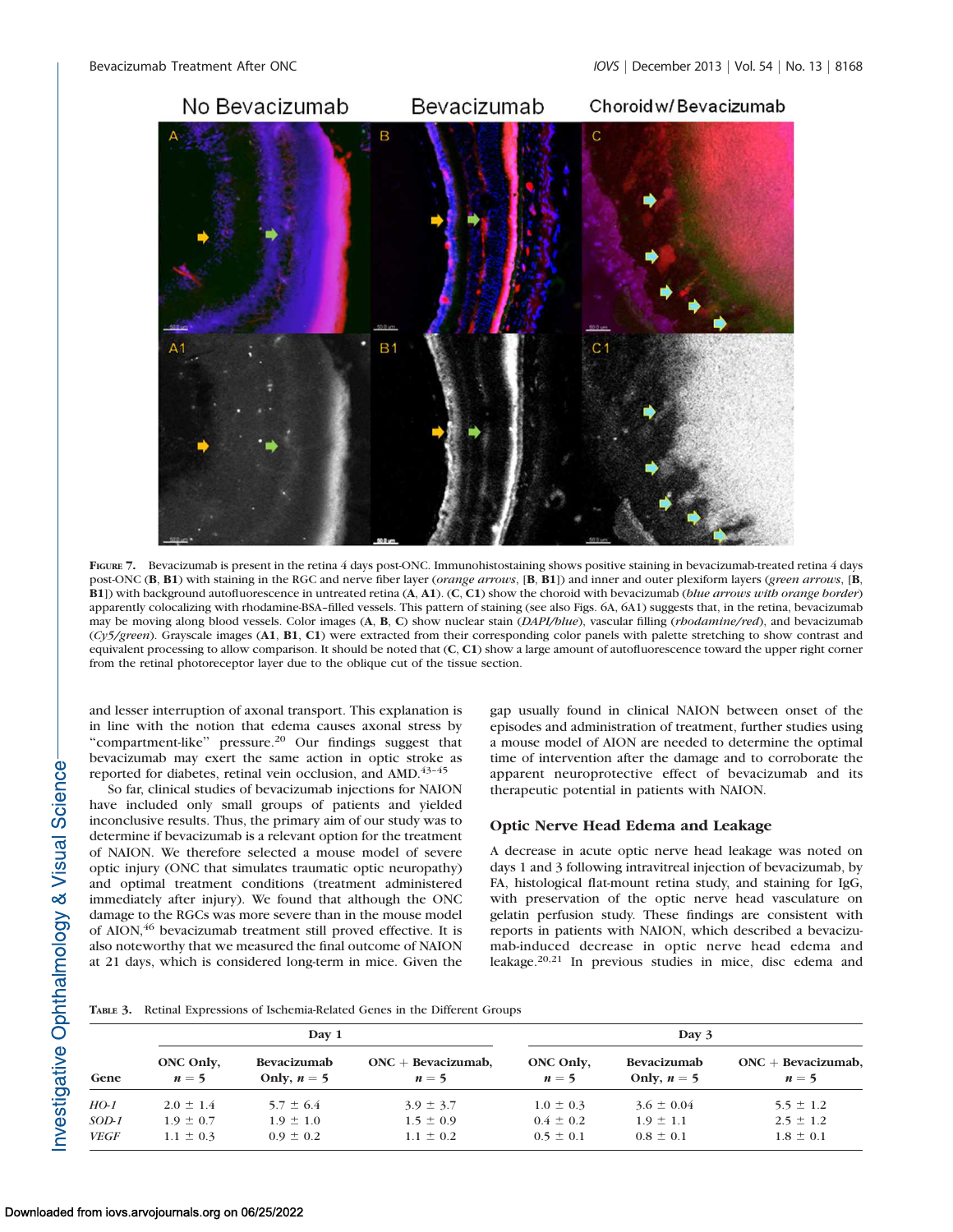leakage occurred within hours of the insult, and the effect of bevacizumab injected immediately after injury induction could be detected only after the edema appeared.<sup>28,29</sup> The present study shows that maximal leakage occurs on day 3, which may account for the delayed effect of a single bevacizumab injection.

#### Optic Nerve Structure

ONC leads to apoptosis of the RGCs and proliferation of optic nerve glial cells, with damage to the oligodendrocytes. Several weeks later, Wallerian degeneration causes axonal loss and demyelination.29,30,46 In the present study, analysis by TTC, a mitochondrial stain, revealed the presence of infarcts. As TTC may not have been sufficiently sensitive to detect minor changes in infarct size between the groups, but rather axonal transport interruption, we followed this procedure with the LFB and TUNEL assays. Both showed myelin loss and a higher rate of apoptosis in the anterior segment of the optic nerve in the ONC group not treated by bevacizumab. Accordingly, an evaluation to rule out a possible inductive effect of bevacizumab on macular edema and stroke<sup>25-27</sup> revealed no damage to the optic nerves following injection.

Levin and Danesh-Meyer $47$  proposed that NAION results from closure of the tributary venules through which blood reaches the optic nerve head and then drains to the central retinal vein. In the acute phase, cytotoxic edema is rapidly followed by vasogenic edema, which can further damage the optic nerve and surrounding retina. This hypothesis might explain cases of NAION that present with asymptomatic optic nerve head edema and subsequent progressive visual loss. The vasogenic edema may be increased by capillary leakage. Although the vasculature of the optic nerve head differs slightly between humans and mice, we found decreased leakage after bevacizumab injection. Future use of an AION mouse model, with analysis of the vascular system, may yield more information on the mechanisms leading to the visual loss in NAION and provide researchers with tools to improve treatment in patients.

## RGC Preservation

ONC caused the loss of approximately half the RGCs, with maximal apoptosis on day 3, as reported also in previous studies.<sup>3,4,48</sup> The bevacizumab-treated mice had both less apoptosis and better preservation of the RGCs than the untreated ONC mice. These findings are consistent with the mechanism suggested by Bennett et al.<sup>20</sup> in humans. The 13% RGC loss after bevacizumab in the mice without ONC is within the SD of normal variability.

Our molecular analysis supported the suggestion that bevacizumab prevents RGC damage by reducing vasogenic edema in the ONH and surrounding retina. Partial recovery of ischemic tissue is possible if blood flow is restored before most of the tissue has been destroyed, with preservation/ restoration of physiological function.<sup>49</sup> However, oxidative stress response genes are significantly upregulated after ONC. We found that the expression of the HO-1 and SOD-1 genes increased in the ONC mice on day 1, and further increased only in the bevacizumab-treated ONC mice on day 3. The elevated expression of these genes has been associated with a protective effect in ischemic conditions.50,51 An ex vivo study of rat hearts showed that ischemic reperfusion-induced HO-1 activity decreases infarct size and greatly enhances postischemia recovery,<sup>50</sup> and a study in genetically altered mice reported that SOD-1, the major intracellular SOD isoform, plays an important role in endothelial function by protecting nitric oxide release from endothelium.<sup>51</sup> Thus, the increased

expression of these genes toward day 3 in the bevacizumabtreated mice in our study probably indicates that bevacizumab stimulated their expression, thereby decreasing cell damage.

Our results also support reports of a positive effect of bevacizumab on mouse VEGF, using doses as low as 0.625 lg.37,52–57 On molecular analysis, VEGF gene expression was initially unchanged in all groups, but later increased only in the ONC+bevacizumab group. We assume that this elevation was due to VEGF inhibition by bevacizumab, leading to continuous feedback signaling to express VEGF as a response to the ischemia.

#### Bevacizumab Pharmacokinetics

Immunohistochemistry study on day 4 after ONC showed that bevacizumab appears to track well with the vasculature in the retina, as previously reported in rabbits.<sup>58</sup> Some vascular colocalization in the choriocapillaris was also noted. This was not evident in the optic nerve. Thus, it is not clear how bevacizumab was transported in the initial segment of the optic nerve. It is noteworthy that the distribution in the optic nerve is unlike that in the interstitial spaces of the nerve, suggesting some sort of active trafficking. It has been reported that bevacizumab injected intravitreally into one eye may be found later in the companion eye.<sup>59</sup> However, our immunohistochemical technique was not sensitive enough to establish whether this is true for our system, as well owing to the low signal to noise in the pigmented C57Bl/6 mouse strain.

#### Safety

Electrophysiological and histological studies have shown that intravitreal bevacizumab lacks ocular toxicity in cell cultures, animal (specifically rodent) eyes, and human eyes, at least in the short term.<sup>35</sup> Accordingly, we found no bevacizumab toxicity in undamaged RGCs, similar to the published literature in mice and rabbits. $34-36,59-61$  It did not induce optic nerve damage or leakage. Although it is possible that we prevented bevacizumab toxicity by injecting the drug immediately after ONC, our results indicated that in the ONC mice, the selective damage to the RGCs was reduced after treatment. Plasma bevacizumab is elevated systemically,<sup>59</sup> but there were also no adverse effects in the contralateral (left) eyes in the ONC+bevacizumab and bevacizumab-only groups.

The 13% RCG loss with bevacizumab alone is not significant given the size of our group. The possibility that bevacizumab toxicity may have been due to the high concentration of the drug  $(75 \mu g/3 \mu L)$  might be ruled out by earlier reports of an absence of evidence of toxicity after multiple intravitreal injections of bevacizumab at dosages of 1.25, 2.5, or 5.0 mg. However, larger doses may induce transient inflammation.<sup>58,62</sup> The current widespread use of bevacizumab in humans for a variety of indications supports its safety as well.

#### LIMITATIONS OF THE STUDY

The study was limited by the small sample and lack of consistency among the mice. Additionally, ONC represents a combination of mechanical traumatic and ischemic injury and thus may not completely simulate NAION, a purely ischemic insult, or completely reflect its pathogenesis. Therefore, we are planning to explore the effect of bevacizumab in a large mouse model of AION to determine its potential applicability in human NAION. Further studies of the timing and dose of injections are needed as well.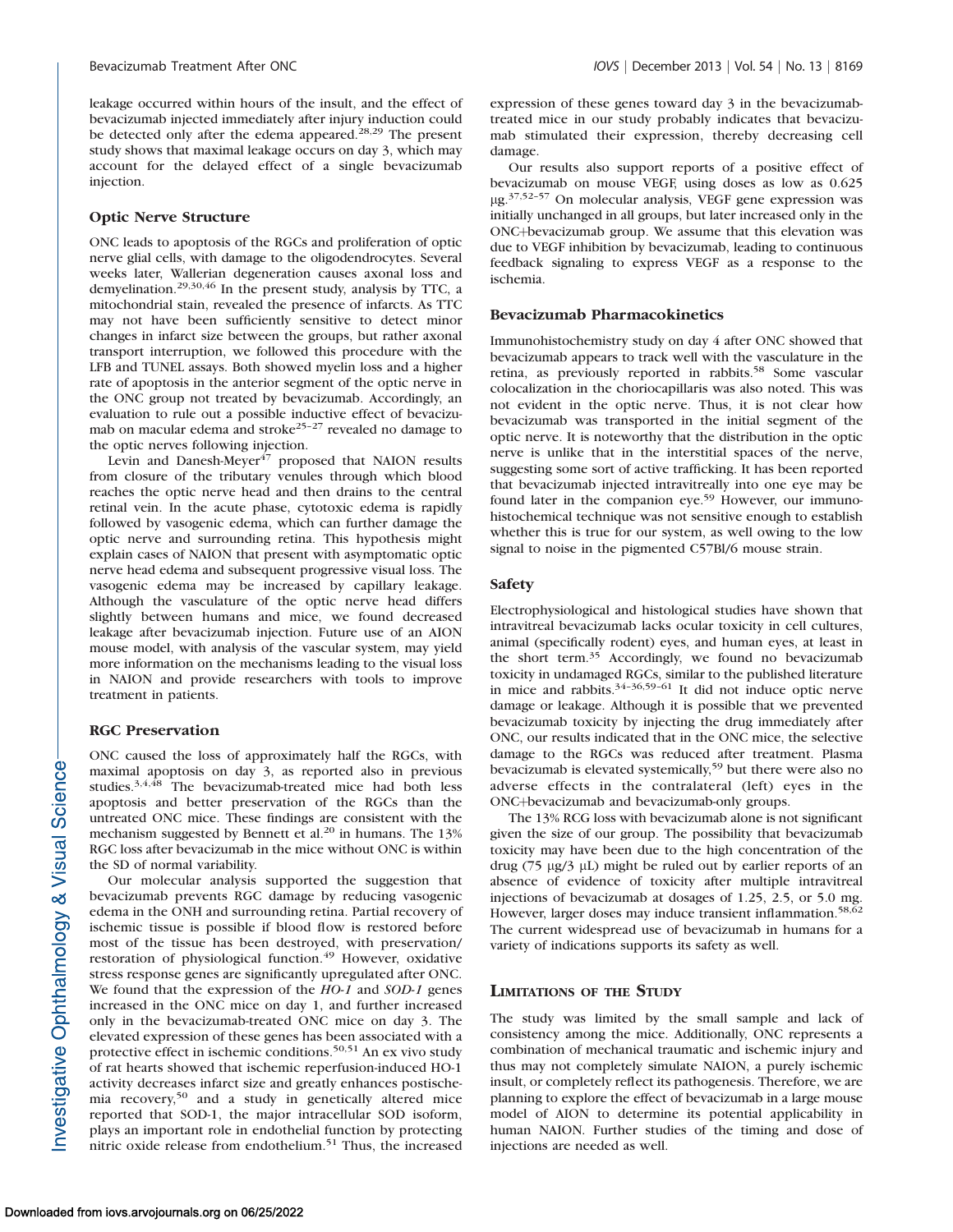# **CONCLUSIONS**

A single intravitreal injection of bevacizumab has a neuroprotective effect in the ONC mouse model, as shown by clinical, angiographic, histologic, vascular imaging, immunohistochemical, and molecular analysis. This effect is manifested by a decrease in optic nerve head leakage and edema, increased optic nerve microvasculature perfusion, and decreased cell loss and reduced apoptosis in the RGC layer. Ischemia-related genes, such as HO-1 and SOD-1, may play a contributory role. Bevacizumab at the dose used has no demonstrable toxic effect in the mouse eye. Bevacizumab is a human-specific anti-VEGF antibody and its effect on mouse VEGF is controversial.<sup>52,59</sup> Nevertheless, there is as yet no effective treatment of NAION, and these promising results should prompt further studies of bevacizumab or other anti-VEGF substances in mouse models of AION, to determine the feasibility of small-group clinical trials of anti-VEGF drugs for the treatment of NAION.

## Acknowledgments

Presented in part at the North American Neuro-Ophthalmology Meeting (NANOS), Snowbird, Utah, February 2013; and at the Israel Scientific Vision Eye Research Meeting, Airport City, Lod, Israel, March 2013.

Supported in part by the Zanvyl and Isabelle Krieger Fund, Baltimore, Maryland (NG-C). The funding organization had no role in the design or conduct of this research.

Disclosure: D. Rappoport, None; D. Morzaev, None; S. Weiss, None; M. Vieyra, None; J. D. Nicholson, None; H. Leiba, None; N. Goldenberg-Cohen, None

## **References**

- 1. Atkins EJ, Bruce BB, Newman NJ, Biousse V. Treatment of nonarteritic anterior ischemic optic neuropathy. Surv Ophthalmol. 2010;55:47–63.
- 2. Avraham-Lubin BC, Dratviman-Storobinsky O, El SD, Hasanreisoglu M, Goldenberg-Cohen N. Neuroprotective effect of hyperbaric oxygen therapy on anterior ischemic optic neuropathy. Front Neurol. 2011;2:23.
- 3. Gaydar V, Ezrachi D, Dratviman-Storobinsky O, Hofstetter S, Avraham-Lubin BC, Goldenberg-Cohen N. Reduction of apoptosis in ischemic retinas of two mouse models using hyperbaric oxygen treatment. Invest Ophthalmol Vis Sci. 2011;52:7514–7522.
- 4. Goldenberg-Cohen N, Dratviman-Storobinsky O, Dadon Bar El S, Cheporko Y, Hochhauser E. Protective effect of Bax ablation against cell loss in the retinal ganglion layer induced by optic nerve crush in transgenic mice. J Neuroophthalmol. 2011;31: 331–338.
- 5. Goldenberg-Cohen N, Raiter A, Gaydar V, et al. Peptide-binding GRP78 protects neurons from hypoxia-induced apoptosis. Apoptosis. 2012;17:278–288.
- 6. Hayreh SS, Zimmerman MS. Non-arteritic anterior ischemic optic neuropathy: role of systemic corticosteroid therapy. Graefes Arch Clin Exp Ophthalmol. 2008;246:1029–1046.
- 7. Dickersin K, Everett D, Feldon S, et al. Optic nerve decompression surgery for nonarteritic anterior ischemic optic neuropathy (NAION) is not effective and may be harmful. The Ischemic Optic Neuropathy Decompression Trial Research Group. JAMA. 1995;273:625–632.
- The ischemic optic neuropathy decompression trial (IONDT): design and methods. Control Clin Trials. 1998;19:276–296.
- 9. Kaufman D, Dickersin K, Kelman S, et al.; Ischemic Optic Neuropathy Decompression Trial Research Group. Ischemic Optic Neuropathy Decompression Trial: twenty-four-month update. Arch Ophthalmol. 2000;118:793–798.
- 10. Balcer LJ. Evidence-based neuro-ophthalmology: advances in treatment. Curr Opin Ophthalmol. 2001;12:387–392.
- 11. Crawley B, Scherer R, Langenberg P, Dickersin K. Participation in the Ischemic Optic Neuropathy Decompression Trial: sex, race, and age. Ophthalmic Epidemiol. 1997;4:157-173.
- 12. Dickersin K, Manheimer E. Surgery for nonarteritic anterior ischemic optic neuropathy. Cochrane Database Syst Rev. 2000;2:CD001538.
- 13. Guy J. New therapies for optic neuropathies: development in experimental models. Curr Opin Ophthalmol. 2000;11:421– 429.
- 14. Kelman SE. The ischemic optic neuropathy decompression trial. Arch Ophthalmol. 1993;111:1616–1618.
- 15. Newman NJ, Scherer R, Langenberg P, et al. The fellow eye in NAION: report from the ischemic optic neuropathy decompression trial follow-up study. Am J Ophthalmol. 2002;134: 317–328.
- 16. Smith DB. Ischemic Optic Neuropathy Decompression Trial. JAMA. 1995;274:612.
- 17. Newman NJ, Biousse V, David R, et al. Prophylaxis for second eye involvement in leber hereditary optic neuropathy: an open-labeled, nonrandomized multicenter trial of topical brimonidine purite. Am J Ophthalmol. 2005;140:407–415.
- 18. Rosa RH Jr, Hein TW, Yuan Z, et al. Brimonidine evokes heterogeneous vasomotor response of retinal arterioles: diminished nitric oxide-mediated vasodilation when size goes small. Am J Physiol Heart Circ Physiol. 2006;291:H231–H238.
- 19. Kelman SE. Intravitreal triamcinolone or bevacizumab for nonarteritic anterior ischemic optic neuropathy: do they merit further study? J Neuroophthalmol. 2007;27:161–163.
- 20. Bennett JL, Thomas S, Olson JL, Mandava N. Treatment of nonarteritic anterior ischemic optic neuropathy with intravitreal bevacizumab. J Neuroophthalmol. 2007;27:238–240.
- 21. Bajin MS, Selver OB, Taskin O, Yaman A, Saatci AO. Single intravitreal ranibizumab injection in eyes with acute nonarteritic anterior ischaemic optic neuropathy. Clin Exp Optometry. 2011;94:367–370.
- 22. Prescott CR, Sklar CA, Lesser RL, Adelman RA. Is intravitreal bevacizumab an effective treatment option for nonarteritic anterior ischemic optic neuropathy? J Neuroophthalmol. 2012;32:51–53.
- 23. Hayreh SS, Zimmerman MB. Optic disc edema in non-arteritic anterior ischemic optic neuropathy. Graefes Arch Clin Exp Ophthalmol. 2007;245:1107–1121.
- 24. Kerr NM, Chew SS, Danesh-Meyer HV. Non-arteritic anterior ischaemic optic neuropathy: a review and update. *J Clin* Neurosci. 2009;16:994–1000.
- 25. Ganssauge M, Wilhelm H, Bartz-Schmidt KU, Aisenbrey S. Nonarteritic anterior ischemic optic neuropathy (NA-AION) after intravitreal injection of bevacizumab (Avastin) for treatment of angoid streaks in pseudoxanthoma elasticum. Graefes Arch Clin Exp Ophthalmol. 2009;247:1707–1710.
- 26. Hosseini H, Razeghinejad MR. Anterior ischemic optic neuropathy after intravitreal injection of bevacizumab. J Neuroophthalmol. 2009;29:160–161.
- 27. Huang JY, Ozaki H, Hayashi H, Uchio E. Anterior ischemic optic neuropathy following intravitreal bevacizumab. Jpn J Ophthalmol. 2010;54:252–254.
- 28. Bernstein SL, Guo Y, Kelman SE, Flower RW, Johnson MA. Functional and cellular responses in a novel rodent model of anterior ischemic optic neuropathy. Invest Ophthalmol Vis Sci. 2003;44:4153–4162.
- 29. Bernstein SL, Johnson MA, Miller NR. Nonarteritic anterior ischemic optic neuropathy (NAION) and its experimental models. Prog Retin Eye Res. 2011;30:167–187.
- 30. Bernstein SL, Koo JH, Slater BJ, Guo Y, Margolis FL. Analysis of optic nerve stroke by retinal Bex expression. Mol Vis. 2006;12: 147–155.